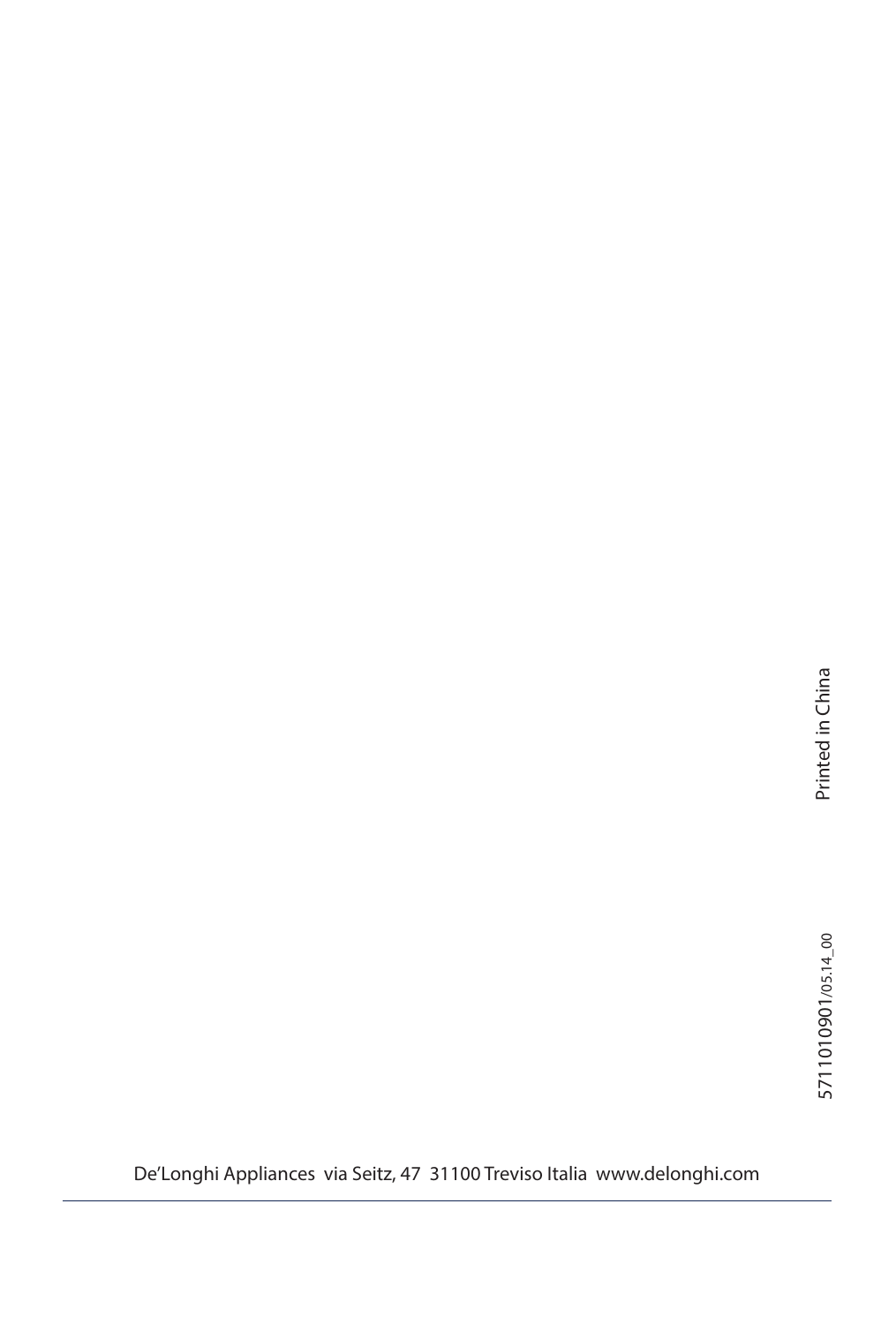# TRD40615TC

## OIL FILLED RADIATOR

Instructions for use. Keep these instructions

Visit www.delonghiregistration.com to register your product

Visit www.delonghi.com for a list of service centers near you.

ELECTRIC CHARACTERISTICS

120 V~ 60 Hz 1500 W

## RADIADOR ELÉCTRICO DE ACEITE

Repase y guarde estas instrucciones.

Lea cuidadosamente este instructivo antes de usar su aparato.

Visite www.delonghiregistration.com para registrar su producto

en línea.

Visite www.delonghi.com para ver la lista de centros de servicios

cercanos a usted.

CARACTERISTICAS ELECTRICAS:

120 V~ 60 Hz 1500 W



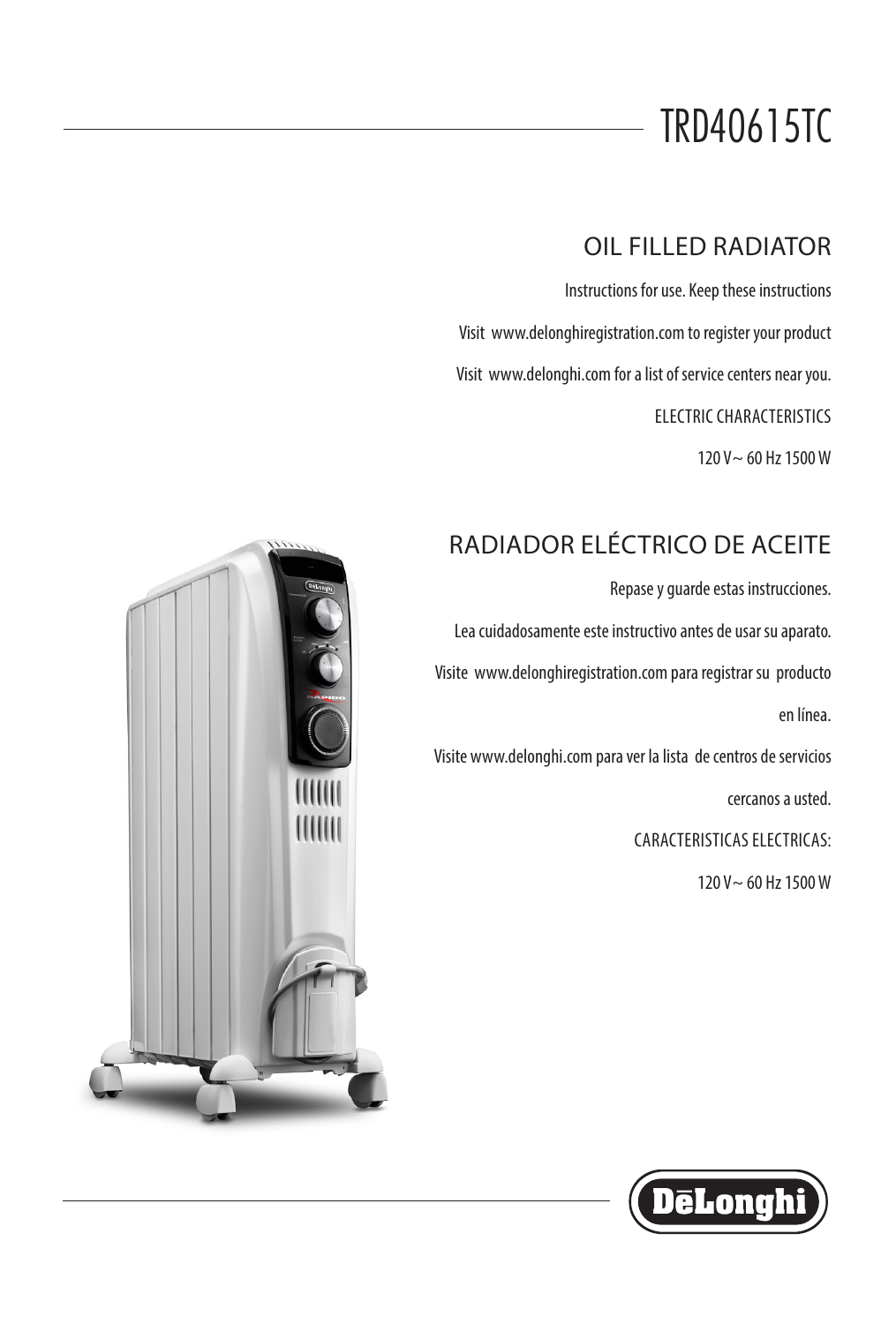





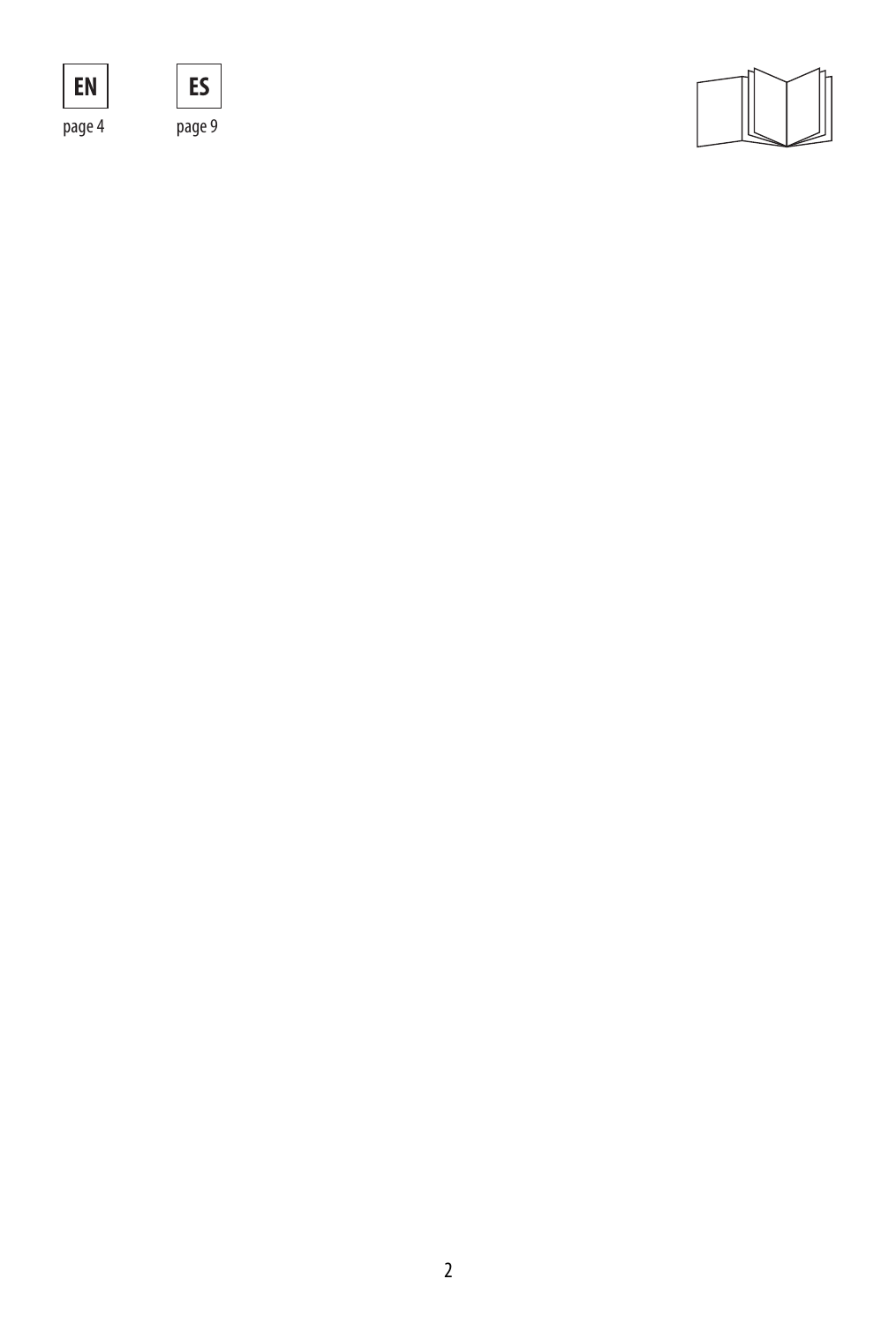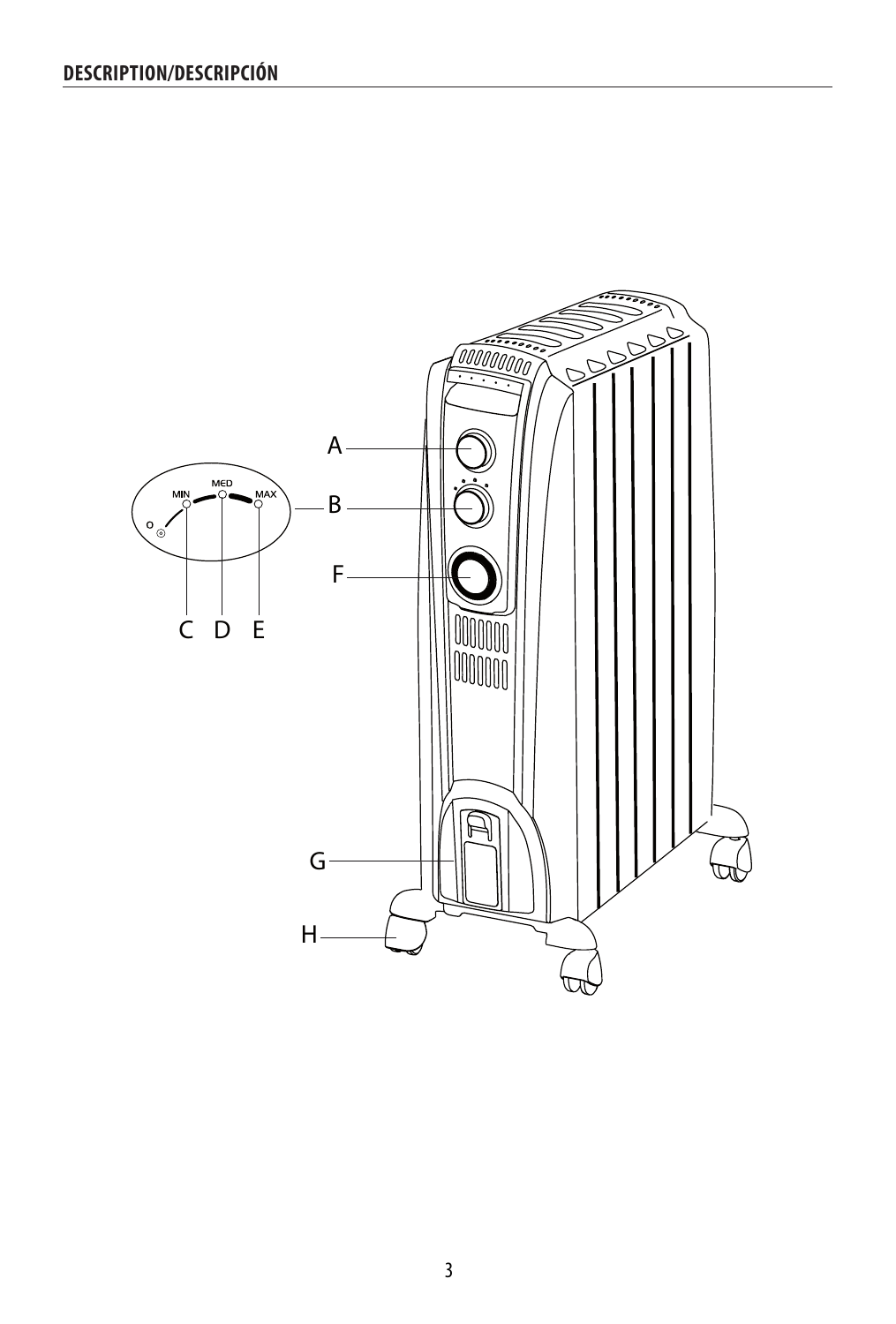### **INTRODUCTION**

Thank you for choosing a De'Longhi product. Please take a few minutes to read these instructions. This will avoid all risks and damage to the appliance.

### **Symbols used in these instructions**

Important warnings are identified by the symbols below. It is important to respect the warnings.

Failure to respect the warnings could lead to electric shock, serious injury, burns, fire or damage to the appliance.

## *Danger!*

Failure to observe the warning may result in life threatening injury by electric shock.

# *Important!*

Failure to observe the warning could result in injury or damage to the appliance.

## *Danger of burns!!*

Failure to observe the warning could result in burns or scalds.

#### $\bullet$  *Please note:*

This symbol indicates recommendations and important information for the user.

## **IMPORTANT SAFEGUARDS**

When using any electrical appliance, some basic safety precautions should always be observed to reduce the risk of fire, electric shock, and/or injury to persons. Read all instructions carefully before using the appliance. Specifically:

# *Danger!*

- Use this appliance only as described in this manual. Any other use not indicated by the manufacturer may cause fire, electric shock, or injury to persons.
- To prevent current overload and blown fuses, make sure that no other appliance is plugged into the same outlet or into another outlet wired into the same circuit.
- CAUTION: To prevent electric shock, make sure the wide prong of the plug is inserted in the wide slot of the outlet.

This heater is not intended for use in bathrooms, laundry areas, or similar indoor locations.

Never position the appliance where it may fall into a bathtub or come in contact with water.

Do not insert or allow foreign objects to get into the air intake or air outlet grille, as this may cause electric shock or fire, or damage the appliance.

## *Important!*

The appliance is not intended for use by persons (including children) with reduced physical, sensory or mental capabilities, or lack of experience and knowledge, unless they have been given supervision or instruction concerning use of the appliance by a person responsible for their safety.

Children should be supervised to ensure that they do not play with the appliance.

- Do not operate the appliance with a damaged cord or plug, after faulty operation, or when it has been dropped or damaged in any way. Contact the nearest authorized service facility for examination, electrical or mechanical adiustment, or repair.
- Do not use the appliance outdoors.
- If the power cord is damaged, to reduce the risk of malfunction it must be replaced by the manufacturer, its service agent, or a licensed and qualified professional.

Make sure that the plug is fully inserted into the outlet.

Wall outlets may deteriorate with time, so check the plug periodically for signs of overheating or deformation. If the outlet has deteriorated, stop using it and have it repaired.

- Check that neither the appliance nor the power cord have been damaged during shipping.
- Do not place the heater near a bed because objects such as pillows or blankets can fall off the bed and be ignited by the heater.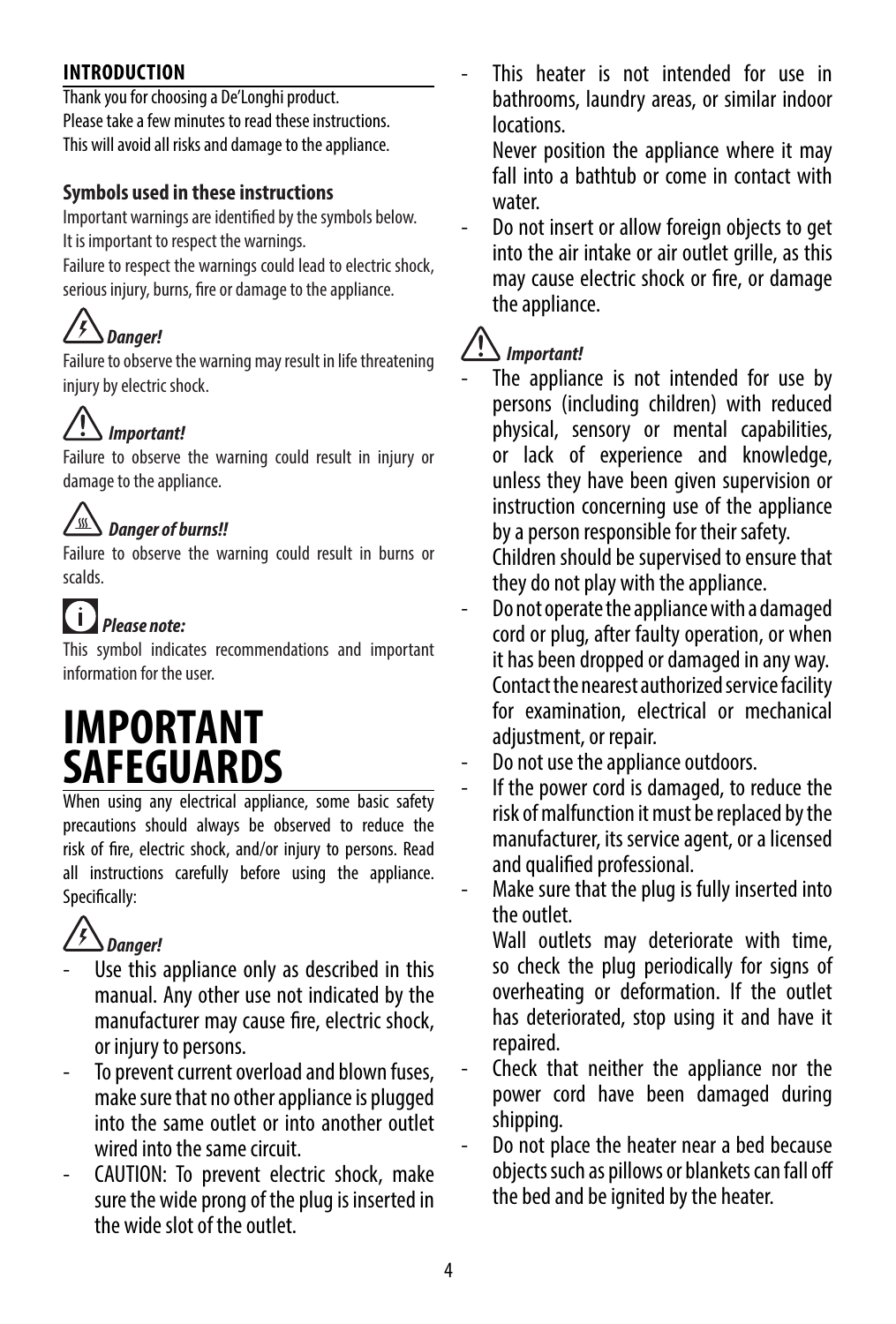## *Danger of burns!!*

- This appliance gets very hot when in use. To prevent burns, do not touch hot surfaces with bare skin. Use the handle when moving the appliance. Keep all flammable materials, such as furniture, pillows, bedding, paper, clothing, and curtains at least 3 feet (90 cm) from the front and top of the appliance, also avoid contact with the sides and back.
- Do not run the power cord under carpeting. Do not cover cord with throw rugs, runners, or the like.

Keep the cord away from any passageways where it could be tripped over.

- To prevent a possible fire, do not block air intake or air outlet grille in any way. Do not use the appliance on soft surfaces, such as beds, where the openings may become blocked.
- To prevent overheating and the risk of fire, do not cover the appliance while it is in operation.
- The internal parts of the appliance can become very hot or produce sparks during operation. Do not use the appliance in areas where gasoline, paints, or other flammable liquids are used or stored.
- It is normal for heater's plug and cord to feel warm to the touch. However, an excessively hot or deformed plug or cord is not normal and may be the result of a defective electrical outlet.

Defective outlets must be replaced before using the heater. Plugging the heater into a worn outlet may result in overheating of the power cord or may cause the risk of fire.

# *Please note:*

- Always disconnect the plug from the power outlet when the appliance is not in use.
- Do not wrap the cord around the appliance immediately after use.
- Do not use this appliance with an extension cord or power strip. Connect the appliance directly to a suitable outlet.
- Make sure that no styrofoam or other packing materials remain in the appliance.
- The first time the appliance is used, run it at the maximum power for at least two hours. During this time, ventilate the room thoroughly to eliminate the "new" smell released by the appliance. It is completely normal for the appliance to emit "creaking" sounds the first time it is run.
- Extreme caution is necessary whenever the heater is left operating unattended.
- Do not open the appliance. No userserviceable parts inside.

# **SAVE THESE INSTRUCTIONS**

### **THIS PRODUCT IS FOR HOUSEHOLD USE ONLY**

## **DESCRIPTION**

- **A** Thermostat
- **B** Power setting knob
- **C/D/E** Power indicator lights **(**MIN, MED, MAX)
- **F** Timer
- **G** Cord holder
- **H** Wheel

## **USE**

### **Fitting the wheels**

Turn the radiator upside down on a rug or soft surface to prevent damaging the paint finish. Fully unfold the wheels by turning them outwards (Fig. 1). Turn the radiator back to its upright position.



### **Caution**

Always operate the heater in upright position only (wheels on the bottom, controls on top).

Any other position could create a hazardous situation.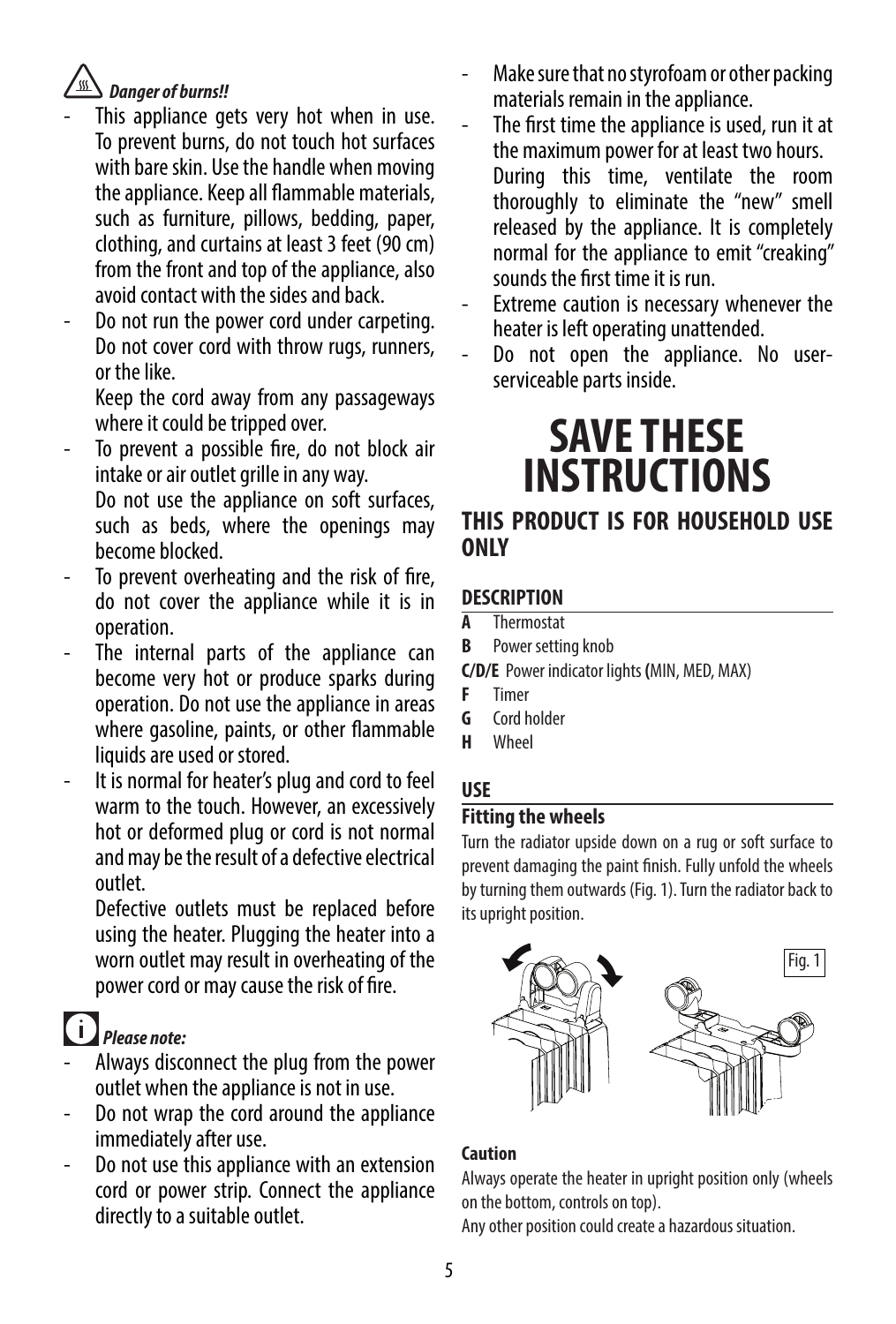#### **Location**

The heater must not be placed immediately below a power outlet. Do not use this radiator in rooms having a surface area of less than 43 square feet (4 sq.m.).

#### **Connection**

The radiator should be connected to a properly polarized A/C 110/120 V household outlet in perfect working condition. Keep loose clothing or bedding, furniture and flammable material away from the heater's wall outlet.

Your product is equipped with a polarized alternating current line plug (a plug having one prong wider than the others). This plug will fit into the power outlet only one way. This is a safety feature. If you are unable to insert the plug fully into the outlet, try reversing the plug. If the plug should still fail to fit, contact your electrician to replace your obsolete outlet. Do not attempt to modify the plug to bypass this safety feature.

#### **Turning on**

Insert the plug into an electrical outlet, rotate the thermostat knob to maximum and turn the unit on as follows using the power selector:

- Turn the power selector to position MIN to select minimum output (the min light will be on).
- Turn the power selector to position MED to select medium output (the min/med light will be on).
- Turn the power selector to position MAX to select maximum output (the lights will be on).

#### **Adjusting the thermostat**

When the room has reached the desired temperature, turn the thermostat dial slowly in an anti-clockwise direction until you hear a "click" and not beyond it. The thermostat will then adjust the set temperature automatically and keep it constant.

If your unit is a three-output version, in intermediate seasons or on days when temperatures are not particularly cold, select minimum output to optimize savings and consumption.

#### **Antifreeze function**

Turn the thermostat dial to the  $\bigstar$  position and the power selector to position MAX. The appliance will maintain a minimum room temperature of approximately 41°F (5°C), thus preventing freezing while conserving energy. In models that come with a timer, tabs must be set in the inward position.

#### **Reminder**

To completely shut the appliance off, turn the power selector to the "0" position and then unplug the appliance from the outlet.

#### **UNITS WITH TIMER**

#### **Clock setting**

The program/timer, as with all clocks, must be set to the correct time. If for example the time is 9:30 a.m. (day zone), rotate the dial clockwise (following the direction of the arrow) until 9:30 is aligned with the triangular pointer.

#### **IMPORTANT: DO NOT ROTATE CLOCK DIAL COUNTER-CLOCKWISE.**

The timer is like an electric clock, and will only work when plugged into a power supply. When unplugged, the timer stops and must be later re-set.

#### **How to use the timer**



To program heating, proceed as follows:

- Look at the time on your clock or watch. If it is 10 p.m., turn the numbered timer disk clockwise until the number 22 (10 p.m.) on the disk coincides with the pointer  $\triangle$  (3) on the timer. Set the periods of time when you want the appliance to work by pushing the teeth (**1**) inward. Each tooth (**1**) corresponds to a period of 15 minutes. This will leave visible sectors which correspond to the periods of operation (**2**). When set, the radiator will operate automatically each day during the times programmed (important: the radiator must always be plugged into the socket).
- To change the programming, move the teeth back into the initial position and set the new periods of operation.
- If you want to make the appliance operate without programming, push all the teeth inward. In this case,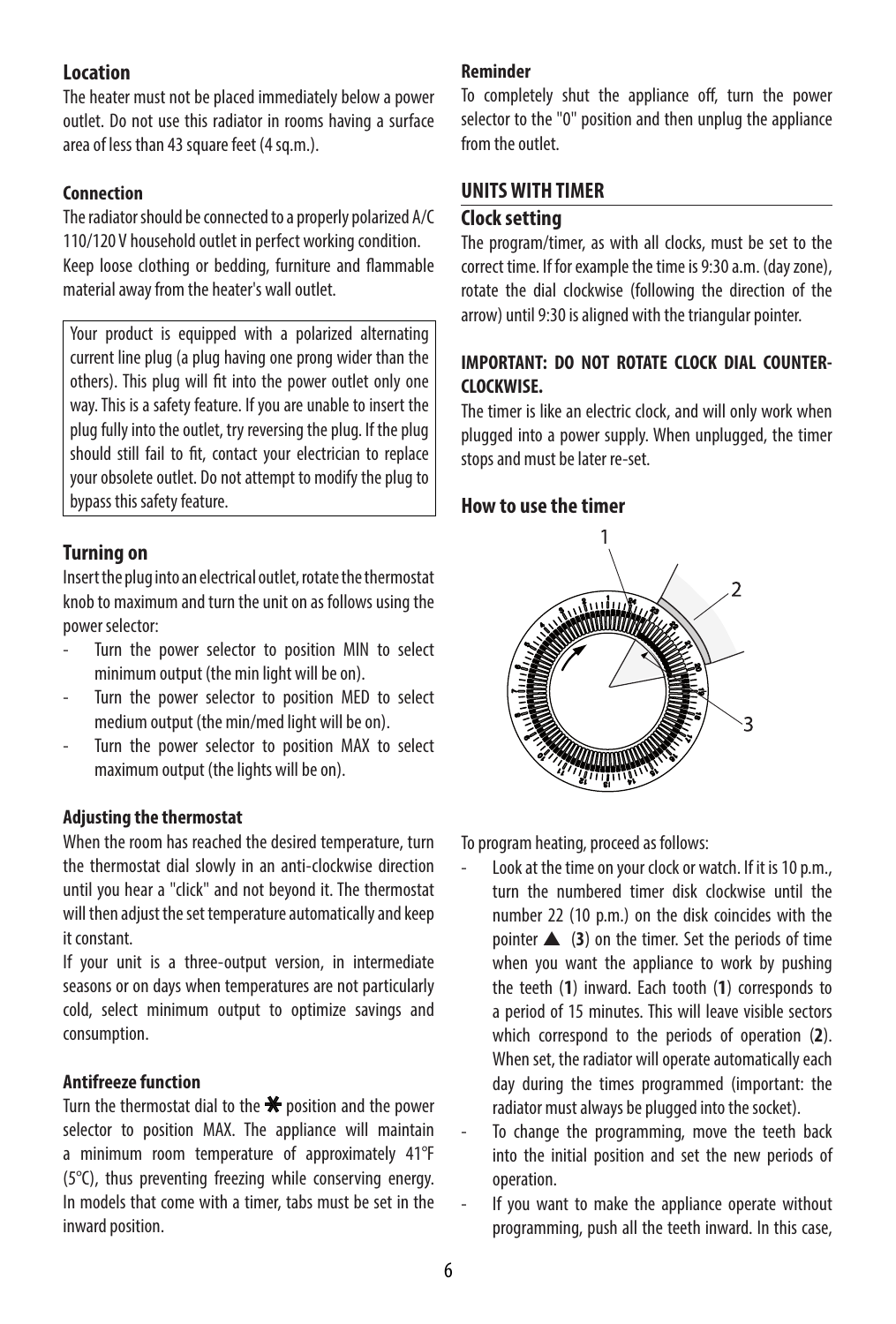to turn the appliance off completely, as well as turning the knob to the off position, you must also unplug it from the power outlet to avoid continued operation of the timer.

#### **SAFETY DEVICE**

A safety device switches the heater off in the event of overheating. Please call the De Longhi customer service.

#### **MAINTENANCE AND SERVICE**

Always remove the plug from the power outlet and allow the radiator to cool. Wipe radiator with a soft damp cloth, do not use detergents and abrasives.

Should the radiator not be in use over a certain length of time, wind the cord around the cord holder and store it in a dry place. This appliance has been built to give many years of trouble free service. In case of malfunction or doubt, do not try to repair the heater by yourself: this may result in a fire hazard or electric shock. Call the De'Longhi Customer Service.

#### **TECHNICAL CHARACTERISTICS**

Power supply See rating plate Absorbed power "

#### **TROUBLESHOOTING**

| <b>PROBLEM</b>             | <b>CAUSE</b>                                                             | <b>SOLUTION</b>                                                                                                                               |
|----------------------------|--------------------------------------------------------------------------|-----------------------------------------------------------------------------------------------------------------------------------------------|
| The appliance doesn't work | - Be sure it is plugged in and that the<br>electrical outlet is working. | Plug into the power outlet.<br>$\blacksquare$                                                                                                 |
|                            | Check for any obstruction.                                               | Remove the obstruction and let the<br>appliance cool down. If the appliance<br>doesn't work please contact the<br>De'Longhi Customer Service. |
|                            | The temperature may be set too low.                                      | - Set the temperature to a higher position.                                                                                                   |